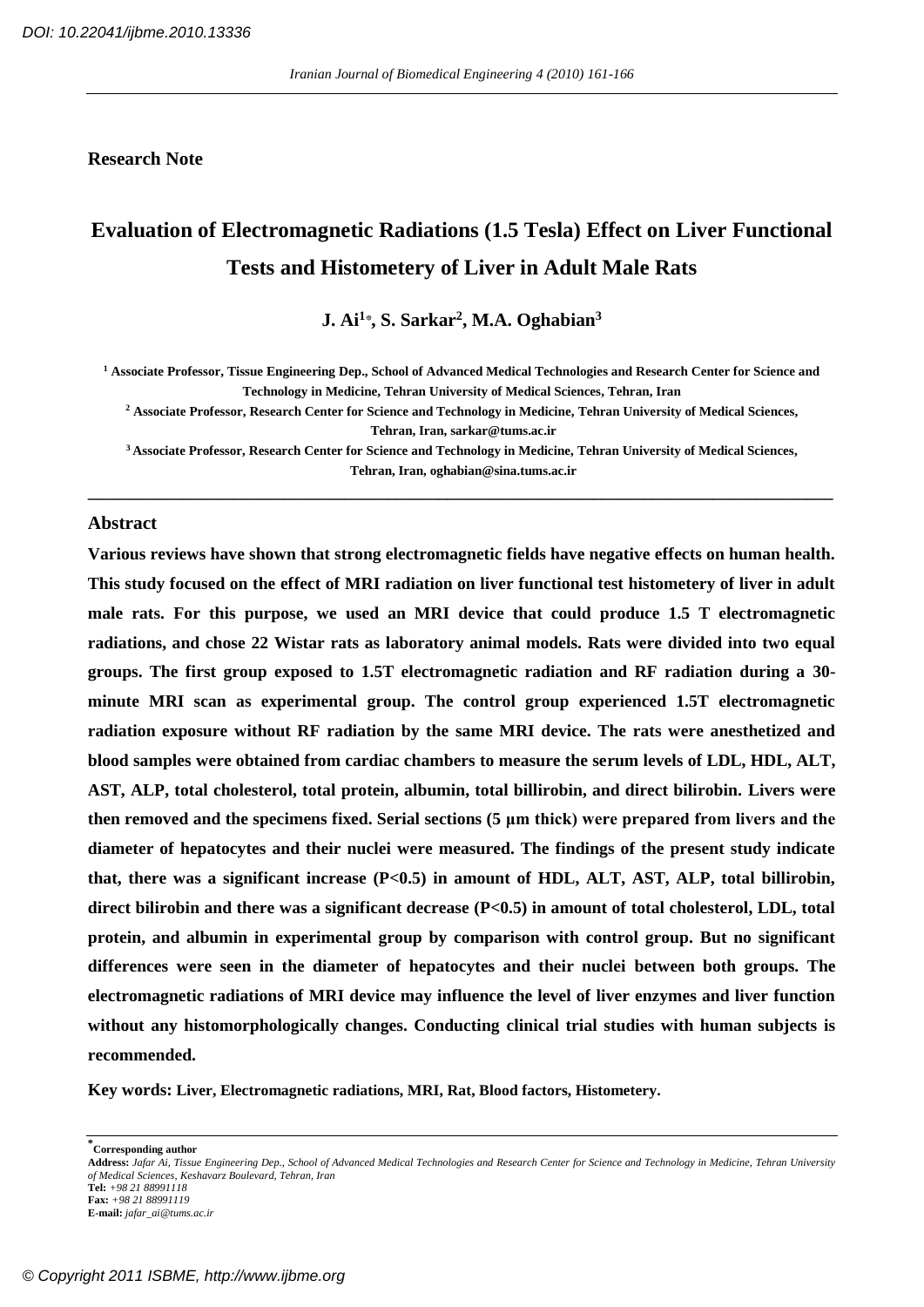$181$ 

یادداشت کوتاه یژوهشی

تھر ان <sup>۲</sup> دانشی،ار، مرکز تحقیقات علوم و تکنولوژی در پزشکی، دانشگاه علوم پزشکی تهران sarkar@tums.ac.ir **oghabian@sina.tums.ac.ir**

**\_\_\_\_\_\_\_\_\_\_\_\_\_\_\_\_\_\_\_\_\_\_\_\_\_\_\_\_\_\_\_\_\_\_\_\_\_\_\_\_\_\_\_\_\_\_\_\_\_\_\_\_\_\_\_\_\_\_\_\_\_\_\_\_\_\_\_\_\_\_\_\_\_\_\_\_\_\_\_\_\_\_\_\_\_\_\_**

## چکیده

بررسیهای مختلف نشان دادهاند که میدانهای الکترومغناطیسی قوی اثرات سوئی بر سلامت انسان دارند. دستگاه MRI از مهمترین تجهیزاتیست که در پزشکی برای تشخیص در بیماریهای مختلف استفاده میشود. اساس کار این دستگاه مبتنی بر امواج الکترومغناطیس است که امکان ایجاد نارسایی در دستگاههای مختلف بدن از جمله کبد میشود. بر این اساس در این مقاله اثر امواج MRI بر بافت کبد موش صحرایی بررسی شده است. بدین منظور ۲۲ موش صحرایی نر بالغ ۶۰ روزه به وزن ۲۰**۰± ۲۰۰ از نژاد ویستار انتخاب شدند و به تعداد** برابر در دو گروه آزمون و شاهد قرار گرفتند. گروه آزمون به مدت ۳۰دقیقه تحت تأثیر امواج دستگاه MRI با شدت ۱/۵T همراه با امواج RF قرار گرفتند و گروه شاهد در زمان مشابه تحت تأثیر امواج دستگاه MRI با شدت مشابه اما بدون امواج RF قرار گرفتند. پس از بیهوش کردن حیوانات برای اندازهگیری سطح فاکتورهای **ALT AST LDL HDL** خونگیری از قلب انجام شد. پس از اطمینان از بیهوشی کامل حیوانات، کبد از بدن خارج شده و پس از انجام عملیات آمادهسازی بافت، اسلایدها با استفاده از روش سریال سکشن برای مطالعات هیستومتری (اندازه قطر سلولها، اندازه قطر هسته) **HDL p< p< AST ALT** پروتئین تام، کلسترول تام و LDL در گروه آزمون نسبت به گروه شاهد بود. همچنین تفاوت معناداری در اندازه قطر هپاتوسیتها و هسته هپاتوسیتها در بین دو گروه مشاهده نشد. نتایج این مقاله نشان داد امواج الکترومغناطیس حاصل از دستگاه MRI بر عملکرد و آنزیمهای کبد موشهای صحرائی بدون تغییر هیستومتری سلولها مؤثر بوده است. با توجه به این اثرات دستگاه MRI، پیشنهاد میشود تحقیق مشابهی بر روی سرم خونی انسان انجام شود

كليدواژگان: كبد، ميدان الكترو مغناطيس، MRI، موش صحرايي، فاكتورهاي خون، هيستومتري.

تهران، بلوار كشاورز، دانشگاه علوم پزشكي تهران، دانشکده فناوری نوین پزشکی، گروه مهندسی بافت

<sup>\*</sup>عهدهدار مكاتبات

jafar\_ai@tums.ac.ir ،11888888 ،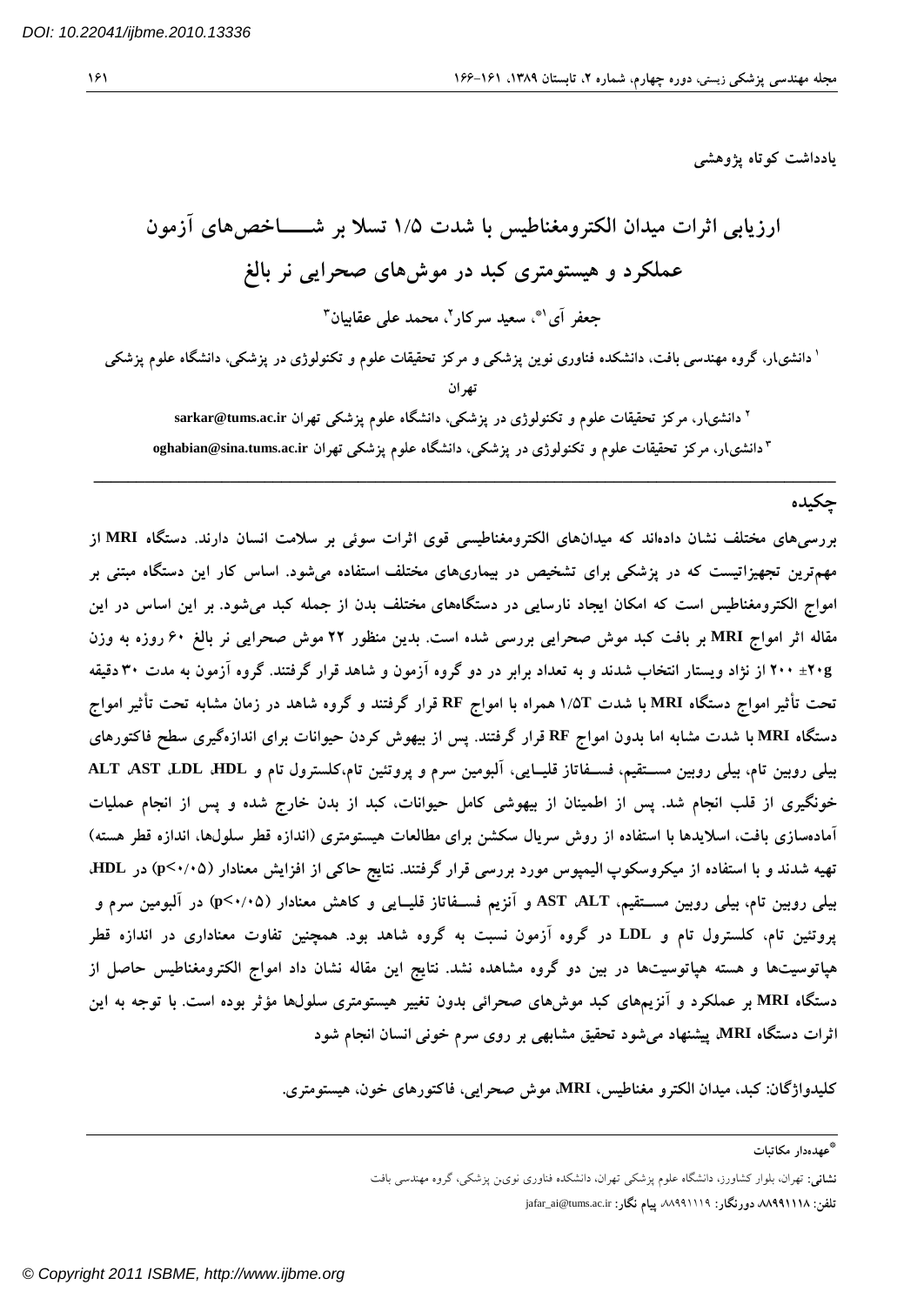#### **-۱ مقدمه**

گسترش و كاربرد وسيع دستگاههاي مولد امواج الكترومغناطيس در زندگي روزمره و گزارشهاي متعدد منتشر شده درباره اثرات زيانبار ميدانهاي الكترومغناطيسي بر پديدههاي رشد و نمو و بافتهاي مختلف بدن، ضرورت مطالعه دقيقتر بخشهايي از طيف امواج الكترومغناطيس كه كاربرد وسيعتري در زندگي روزمره انسان را دارند نشان ميدهد. وسايل و تجهيزات مدرن از قبيل تلفن همراه، رايانه و... به عنوان نيازهاي انسان امروزي مورد استفاده قرار ميگيرند و روز به روز نيز به كاربران اين قبيل ابزارها افزوده ميشود. به اعتقاد متخصصان، اين قبيل وسايل به عنوان منابع توليد ميدانهاي الكترومغناطيسي شناخته ميشوند كه تأثيرات متعددي نيز بر سلولها و بافتهاي مختلف بدن انسان بر جاي ميگذارند [۱].

افزايش متابوليسم بدن، انبساط عروق، پيگمانتاسيون ٰ، اثر تسكيني بر روي اعصاب حسي، اثر بر بافت عضلاني، تخريب سلولي و بافتي، افزايش عمومي درجه حرارت بدن، كاهش فشار خون و در نهايت افزايش فعاليت غدد مترشحه عرق از جمله اثرات فيزيولوژيكي ميدانهاي الكترومغناطيسي به بدن انسان بهشمار ميروند [۲]. همچنين ميدان الكترومغناطيس به افزايش غلظت راديكالهاي آزاد منجر ميشود و بسياري از تحقيقات پزشكي وجود اين راديكالهاي آزاد غيرقابل كنترل را كه بهطور مستقيم باعث بروز مشكلات در سلامت انسان ميشوند، نشان دادهاند [۳]. راديكالهاي آزاد قادرند بهطور مستقيم يا غيرمستقيم به تركيبات تمامي گروههاي بيوشيميايي شامل پروتئينها، ليپيدها، ليپوپروتئينها، كربوهيدراتها، اسيدهاي آمينه آزاد، اسيدهاي نوكلئيك و ماكرومولكولهاي بافت همبند آسيب برسانند [۴]. راديكالهاي آزاد ممكن است فعاليتهاي سلولي مانند اعمال غشاء، متابوليسم و بيان ژن را مختل كنند. امروزه مشخص شده است كه راديكالهاي آزاد سبب بروز بيش از ۶۰ نوع بيماري ميشوند كه حساسيتها، آلزايمر، آنژين، آرتريت، آسم، بيماريهاي مربوط به پروستات، سرطان، سيروز كبدي، التهاب بافتها، آسيب به كليه، سكته

و... از جمله اين موارد است [۵]. بيشتر ياختههايي که در زمان تابش دهي در حال تقسيم هستند، به فرايند تقسيم ادامه ميدهند و آن را تکميل ميکنند اما آن دسته که ميخواهند به  ${}^{\chi}\text{G}_{\text{Y}}$  مرحله تقسیم بعدی وارد شوند ممکن است در مرحله متوقف شوند. ساخت DNA نيز ممکن است به طور ناقص ۳ يا کامل در ياختههاي مرحله S متوقف شود. ضمناً از ورود ياختههاي مرحله  $G_1$  به مرحله ساخت هم ممکن است ممانعت به عمل آيد [۴]. چنين تغييراتي در سلولهاي هر يك از دستگاههاي بدن ميتواند به بيماريهاي گوناگون منجر شود. با توجه به اهميت كبد كه بعد از پوست بزرگترين دستگاه بدن بوده و از سوي ديگر بزرگترين کارخانه پروتئينساز بدن نيز است، در اين مقاله شاخصهاي أزمون عملکرد کبدی<sup>۴</sup> و هیستومتری<sup>۵</sup> کبد در موشهای ۶ صحرايي نر بالغ در معرض تصويربرداري تشديد مغناطيسي (MRI) بررسی شده است.

# **-۲ روش**

تعداد ۲۲ موش صحرايي نر بالغ ۶۰ روزه به وزن g۲۰۰±۲۰ از نژاد ويستار<sup>۷</sup> به خانه حيوانات بيمارستان بيمارستان امام خميني (ره) تهران منتقل شده و براي تطابق با شرايط محيطي به مدت ۱۰ روز نگهداري شدند. در اين مدت شرايط محيطي بهصورت تقريباً ۱۲ ساعت روشنايي و ۱۲ ساعت تاريکي ايجاد شد و غذاي آنها شامل پلت<sup>^</sup> محصول شرکت پارس دام و آب آشاميدني شهر تهران بود.

پس از طي زمان ياد شده حيوانات به وسيله قفسهاي نگهداري از موشهاي صحرايي به بخش تصويربرداري بيمارستان امام خميني (ره) منتقل شدند و به تعداد برابر در دو گروه آزمون و شاهد قرار گرفتند. موشها در گروه آزمون به مدت ۳۰ دقيقه تحت تأثير امواج دستگاه MRI با شدت T۱/۵ همراه با امواج RF قرار گرفته و حيوانات گروه شاهد در زمان مشابه تحت تأثير امواج دستگاه MRI با شدت مشابه اما بدون امواج RF قرار گرفتند. پس از گذشت يک هفته از آزمون، موشهاي صحرايي در اتاق تشريح بخش سرطان بيمارستان امام خميني (ره) به وسيله کتامين<sup>۹</sup> بيهوش

9 Ketamin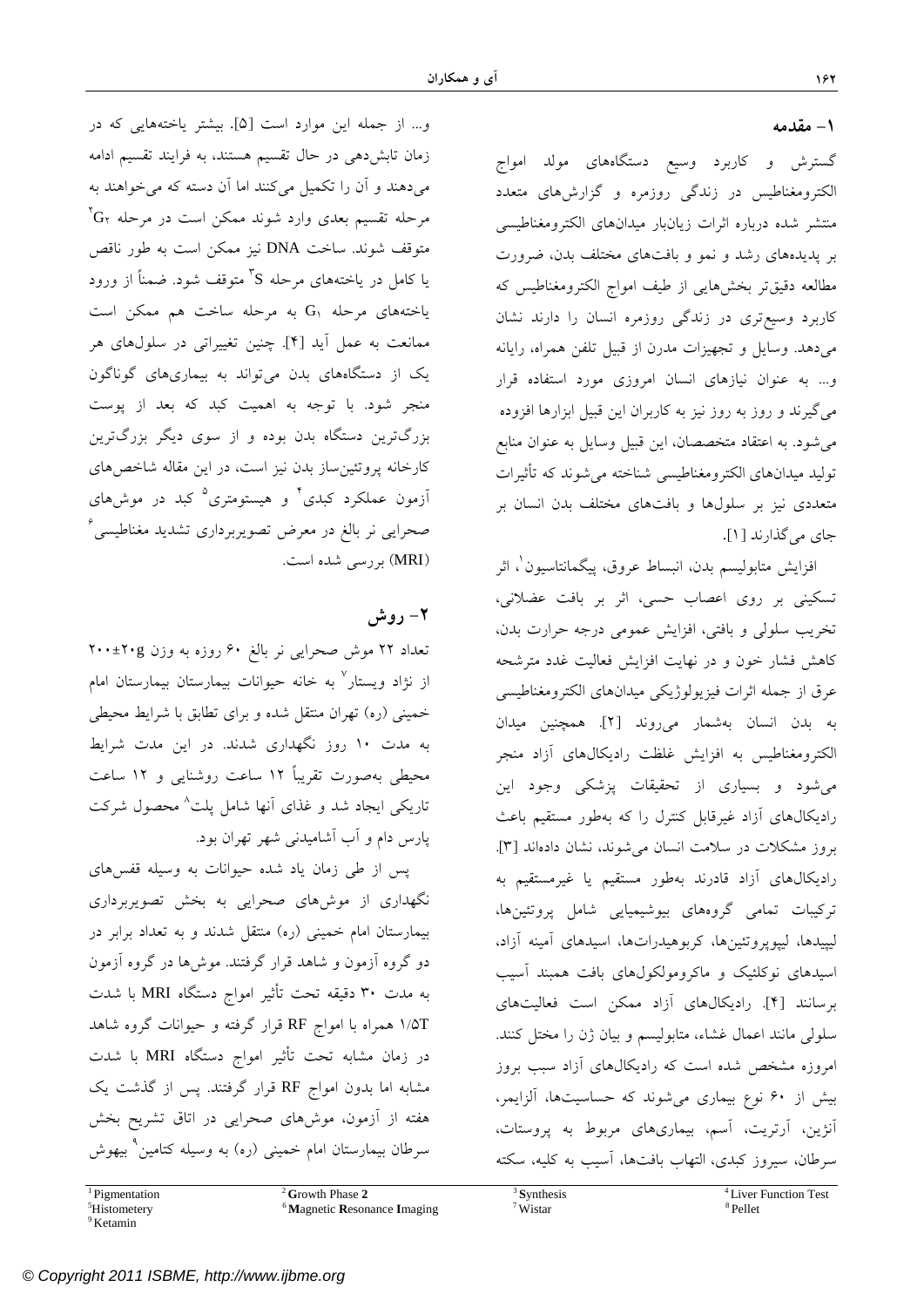شدند و برای اندازهگيری سطح فاکتورهای بيل<sub>ی</sub> روبين <sup>۱۰</sup> تام، بيلي روبين مستقيم، فسفاتاز قليايي''، اَلبومين سرم و پروتئين ۱۵ ، ALT <sup>۱۴</sup> ، AST <sup>۱۳</sup> ، LDL <sup>۱۲</sup> تام، کلسترول تام و HDL خونگيري از قلب انجام شد. سپس کبد حيوانات پس از اطمينان از بيهوشي كامل و رعايت ملاحظات اخلاقي از بدن خارج کرده و در محلول فيکساتور بافر فرمالين<sup>۱۶</sup> ۱۰٪ قرار داديم و پس از انجام عمليات آمادهسازي بافت، بهمنظور مطالعات هيستومتری (اندازه قطر سلولها، اندازه قطر هسته) از قطعه چشمی که در عدسی چشمی قرار میگيرد؛ استفاده ۱۷ شد. همچنين اسلايدهايي با استفاده از روش سريال سكشن به فاصله µm۳۰ تهيه شدند و با استفاده از ميكروسكوپ اليميوس<sup>۱۸</sup> مورد بررسي قرار گرفتند. همچنين براي تحليل ۱۹ آماري دادههاي بهدست آمده در تحقيق از روش آزمون تي (۰/۰۵>P (استفاده شد.

#### **-۳ يافتهها**

در اين مطالعه اثر ميدان الكترومغناطيسي با شدت T۱/۵ بر هيستوپاتولوژي و شاخصهاي آزمون عملكرد كبدي در موشهاي صحرايي نر بالغ مورد بررسي قرار گرفت. نتايج حاکي از افزايش معنادار (۰/۰۵>p (در HDL، بيلي روبين تام، بيلي روبين مسـتقيم، ALT، AST و آنزيم فسـفاتاز قليـايي و کاهش معنادار (۰/۰۵>p (در آلبومين سرم و پروتئين تام، کلسترول تام و LDL در گروه آزمون نسبت به گروه شاهد بود (جدول ۱). همچنين تفاوت معناداری در اندازه قطر هپاتوسيتها و هسته هپاتوسيتها در بين دو گروه مشاهده نشد (شكل ۱).

## **-۴ بحث و نتيجهگيري**

اثرات ميدان الكترومغناطيسي بر کبد بهوسيله پژوهشگران ۲۰ بسياري مورد مطالعه قرارگرفته است. در مطالعهاي آچودم و همکاران اثرات ميدان الكترومغناطيسي را بر ميزان کلسترول سرم خون موشهای نر مطالعه كردند. در مطالعه ايشان ميزان کلسترول در گروه آزمون نسبت به گروه شاهد كاهش معنادار نشان داد [۶].

جدول ۱– مقايسه ميانگين سطح فاکتورهای خون و اندازه قطر و

| هسته سلولهای کبد در گروه آزمون و شاهد                        |                                             |                                  |
|--------------------------------------------------------------|---------------------------------------------|----------------------------------|
| شاهد                                                         | آزمون                                       | گر وه<br>معیار اندازهگیری شَدَهَ |
| $Y \cdot \cdot \pm V/9$                                      | $\Upsilon Y \cdot \pm \Lambda / Y$          | (IU/L) AST                       |
| 9.1                                                          | $Y + \pm \Delta/Y$                          | (IU/L) ALT                       |
| 17.19                                                        | $^*$ $\Lambda \cdot \pm 7/1$                | كلسترول تام (mg/dL)              |
| 9.19/1                                                       | $^*$ ۹۰ $\pm \Delta$ /۴                     | (mg/dL) HDL                      |
| $\mathfrak{r} \cdot \pm 1/1$                                 | $*$ $\gamma_{\Delta\pm}\gamma/\gamma$       | (mg/dL) LDL                      |
| $V_{\pm}Y/$                                                  | $*$ $\gamma \epsilon_{\pm} \gamma / \gamma$ | $(U/L)$ ALP                      |
| $\cdot$ //V $\pm$ / $\cdot$ 9                                | $1/\Upsilon\Upsilon\pm/\Upsilon$            | بیلی روبین تام (mg/dL)           |
| $\cdot$ /۳۴ $\pm$ / $\cdot$ ۵                                | Ŷ<br>$\cdot$ /V۴ $\pm$ / $\cdot$ V          | بیلی روبین مستقیم (mg/dL)        |
| $V/\Upsilon\Lambda \pm 1/\hat{r}$                            | $9/11 \pm 1/1$                              | پروتئين تام (mg/dL)              |
| $\mathbf{r}$ / $\mathbf{A}$                                  | $Y/Y\Delta t/9\Lambda$                      | البومين (mg/dL)                  |
| <b>YV/A9±1/1</b>                                             | <b>YA/1V±1/4</b>                            | قطر سلول کبدی (µ)                |
| $V/Y$ ۹ $\pm$ /• $\Lambda$                                   | $V/17\pm/17$                                | قطر هسته (µ)                     |
| *نشانگر وجود تفاوت معنادار (p<٠/٠۵) بین دو گروه آزمون و شاهد |                                             |                                  |



الف

ب شکل -۱ فتوميکروگراف از کبد در گروه آزمون (الف) و گروه شاهد (ب). با بزرگنمايي ۴۰۰ برابر و رنگآميزي E&H. تفاوت معناداري (۰/۰۵>p (در اندازه قطرهسته و اندازه قطر سلول

دو گروه وجود ندارد.

<sup>16</sup> Formalin <sup>17</sup> Serial sections <sup>18</sup> Olympus <sup>18</sup> Olympus <sup>19</sup> T-test <sup>20</sup> Achudume

[© Copyright 2011 ISBME, http://www.ijbme.org](www.ijbme.org)

- 
-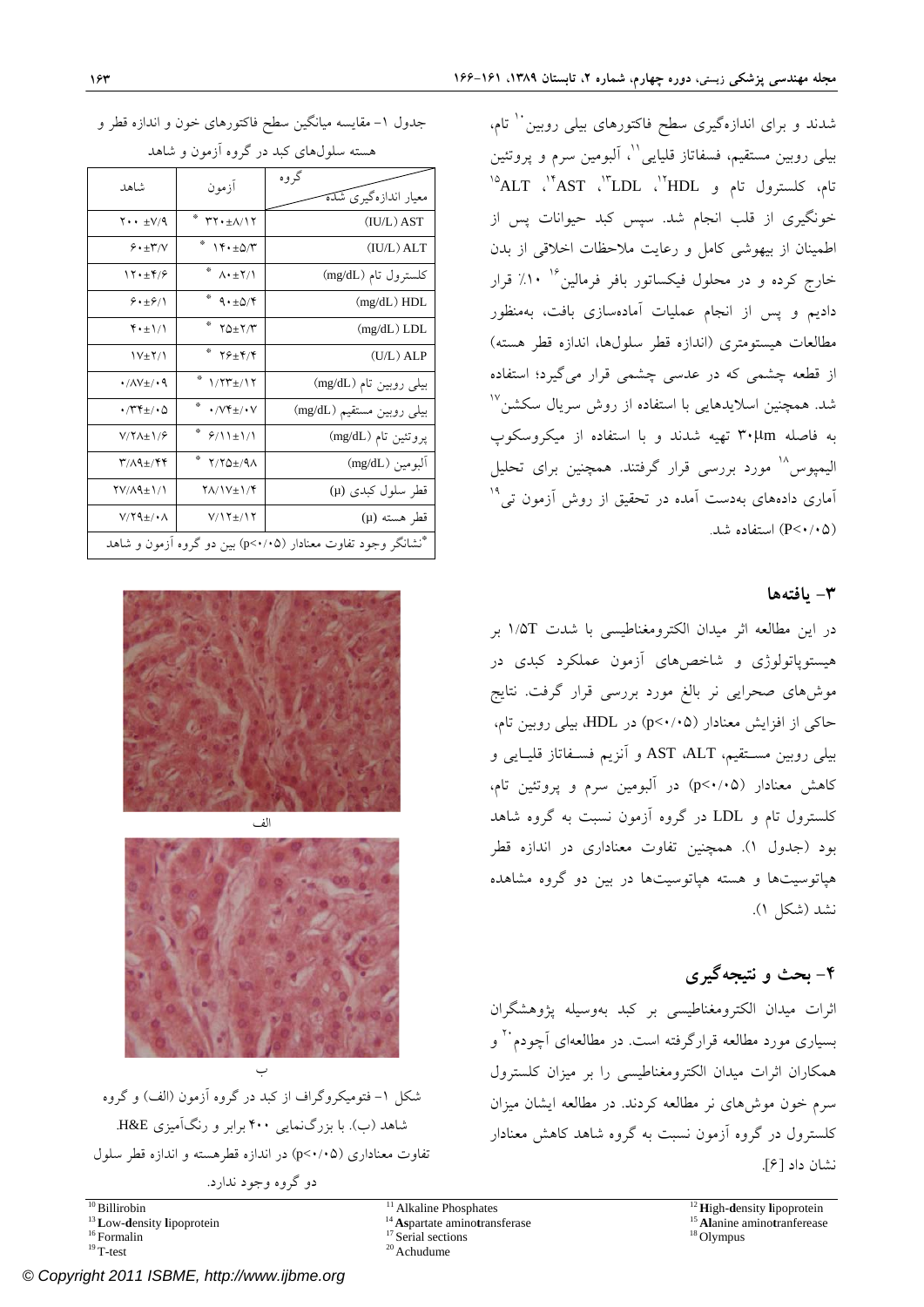تأثير ميدانهاي الكترومغناطيسي قرار ميگيرند. البته توجيه سازوكار اثر ميدانهاي الكترومغناطيسي بر موجودات زنده بسيار پيچيده است. ميتوان گفت كه ميدانهاي الكترومغناطيسي ابتدا در موجود زنده تغييرات فيزيكي و شيميايي ايجاد ميكنند و به دنبال آن اثرات زيستي ميدان بر سيستم زنده مشاهده ميشود. شايان ذكر است از جمله اثرات مهم فيزيكي و شيميايي ميدانهاي الكترومغناطيسي تأثير بر جهتگيري و جابهجايي تركيبات دوقطبي و يونيست [۱۳]. با توجه به مطالعات پيشين و نتايج مقاله حاضر؛ به نظر ميرسد چشمپوشي از اثرات امواج الکترومغناطيس بر عملکرد دستگاههاي بدن و آنزيمهاي آن منطقي نباشد و

پيشنهاد ميشود به منظور اطلاع بيشتر از اثرات اين امواج بر سلامتي افراد در معرض امواج الکترومغناطيس، مطالعه مشابهي درباره ويژگيهاي سرم خوني انسان انجام شود.

**مراجع**

- [1] Brent R.L., Gordan W.E., Bennett W.R., Beckman D.A, Reproductive and teratogenic effects of electromagnetic field. Reprod Toxicol, 1993; 7: 535- 580.
- [2] Russel J.T., Reiter A., Review of neuroendocrine and neurochemical changes associated with static and extremely low frequency electromagnetic field exposure. Integrative Psychological and Behavioral Science 2007; 28 (1): 57-75.
- [3] Crouzier D., Perrin A., Torres G., DabouisV., Pulsed electromagnetic field at 9.71 GHz increase free radical production in yeast (Saccharomyces cerevisiae). Pathologie Biologie, 2009; 57 (3): 245-251.
- [4] Sobczak A., Kula B., Danch A., Effects of Electromagnetic Field on Free-Radical Processes in Steelworkers. Part II: Magnetic Field Influence on Vitamin A, E and Selenium Concentrations in Plasma, 2002; 44 (4): 230-233.
- [5] Patricia V., Aldo F., Marco A., David E., Leticia V., Effects of whole body exposure to extremely low frequency electromagnetic fields (ELF-EMF) on serum and liver lipid levels, in the rat. Lipids in Health and Disease, 2007; 6:31: 177-86.
- [6] Achudume A.C., Onibere B., Aina F., Bioeffects of electromagnetic base station on glutathione reductase, lipid peroxidation and total cholesterol in different tissues of Wistar rats. Biology and Medicine, 2009; 1 (3): 33-38.
- [7] Ibrahim M., EL-Ashry M., ALI E .The effect of 5- Hz magnetic field on liver function., Romnian J. biophys, 2008; 18(2): 113–122.
- [8] Sobczak A., Kula B., Danch A., Effect of Electromagnetic Field on Serum Biochemical Parametersm in Steelworkers. J Occup Health, 1999; 41: 177–180.

21 Sobczak 22Imaida 23 Selmaoui

همچنين ابراهيم به بررسي اثرات تابش ميدانهاي مغناطيسي با شدت Hz۵۰ بر ميزان فسفاتاز قليايي در موش پرداخت كه نتايج وي بيانگر افزايش ميزان فسفاتاز قليايي در موشها پس از تابش امواج الکترومغناطيس است [۷]. سابچک<sup>۲۱</sup> و همکاران در مطالعه ديگري درباره کارگراني که در معرض امواج الکترومغناطيس با شدت Hz۵۰ قرار داشتند، گزارش كردند که ميزان پروتئين تام و آلبومين در اين کارگران داراي کاهش معناداري نسبت به گروه شاهد بوده است [۸]. همچنين سيرتي و همکاران در زمينه اثرات امواج الکترومغناطيس بر ALT وAST در موشهاي نر گزارش كردند که اين آنزيمها در موشهاي در معرض امواج الکترومغناطيس با شدت Hz۱۰۰ دچار افزايش معناداري نسبت به گروه شاهد شدهاند [۹]. سعادت و همکاران نيز در بررسي اثر ميدان الكترومغناطيس بر کارگران صنعت اعلام کردند که ميزان بيلي روبين در اين کارگران داراي افزايش معناداري نسبت به گروه شاهد است [۱۰]. نتايج فوق با نتايج حاصل از تحقيق حاضر مطابقت دارند. همچنين ايميدا<sup>٢٢</sup> و همکاران در مطالعه تأثير ميدان الكترومغناطيس بر سلولهاي کبدی اظهار داشتند که اين امواج مي توانند باعث بزرگ شدن اين سلولها شوند [۱۱]. البته گزارش ايميدا مبني بر بزرگ شدن ابعاد سلولهاي كبدي با نتايج حاصل از تحقيق حاضر تناقض دارد. همچنين مطالعه سليموني<sup>۲۳</sup> و همکاران نشان داد ميدان الكترومغناطيس بر شاخصهاي عملکردي کبد بيتأثير است [۱۲] كه با نتايج مقاله حاضر مغايرت دارد.

همچنين در مطالعه ديگري كه در سال ۱۳۸۲ روي كارگران واحدهاي انتقال برق انجام شد تغييري در مقادير آنزيمهاي AST و ALT مشاهده نشد [۱۰]. که نتايج اين مطالعه نيز با نتايج حاصل از تحقيق حاضر تناقض دارد. اين تفاوت ميتواند به دليل تغيير برخي پارامترهاي مؤثر نظير نژاد حيوان، شدت ميدان الكترومغناطيسي و مدت زمان تيمار باشد.

نتايج حاصل از مطالعات گذشته درباره اثر ميدانهاي الكترومغناطيسي بر موجودات زنده نشان داده است كه برخي از فرايندهاي مهم بيوشيميايي در مسيرهاي متابوليك تحت [۹] سيرتي ثابت مجيد، شيراوژن سيلاخوري پرتو، اثر ميدان الكترومغناطيسي با فركانس،۲۵ ۵۰ و ۱۰۰ هرتز روي فعاليت